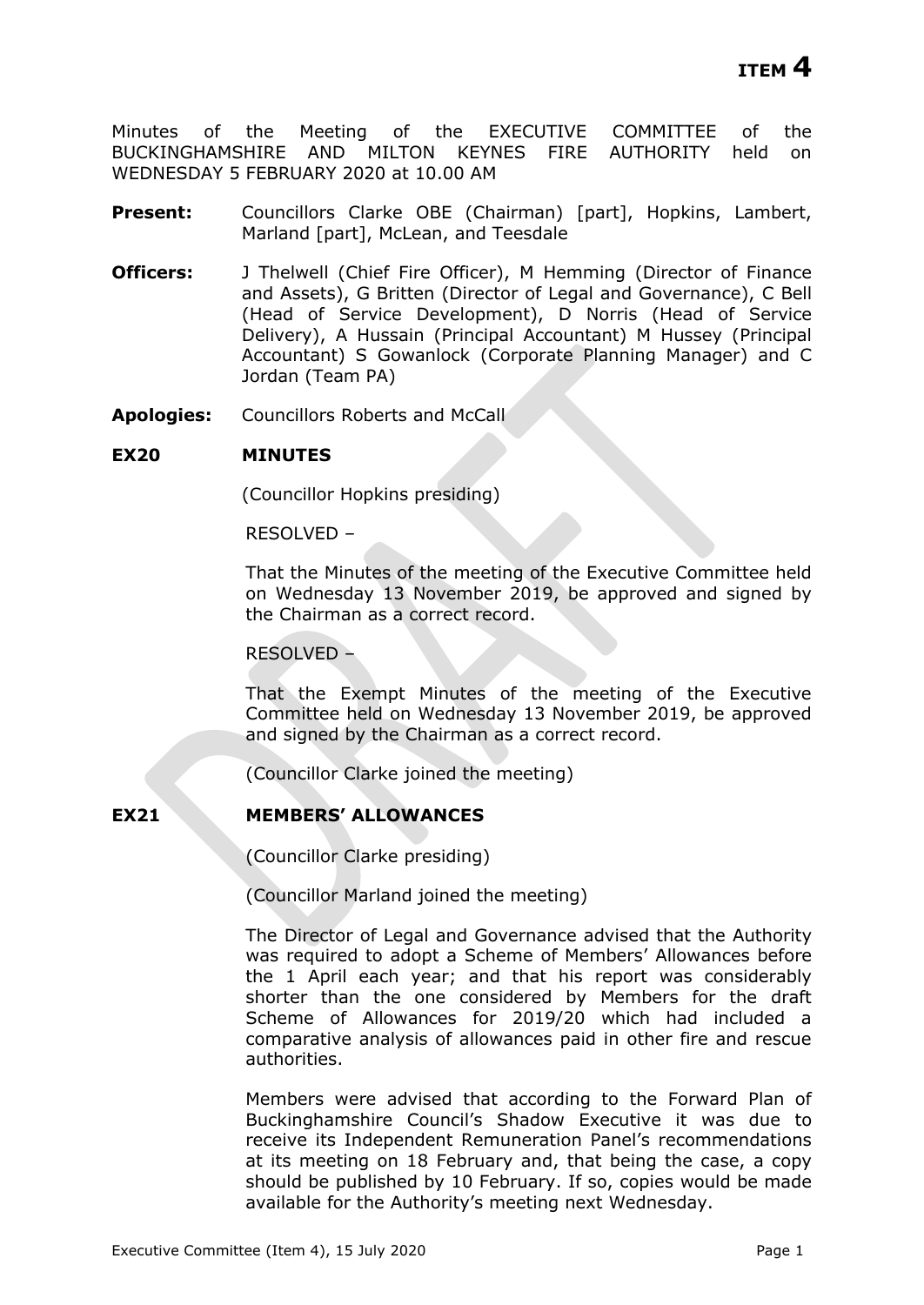The recommendation would result in a 2% increase across all allowances.

A Member requested that the pagination in Schedule 1 of the draft Scheme of Allowances be corrected.

RESOLVED –

That the Authority be recommended to adopt a Scheme for Members' Allowances for 2020/21 (Appendix B)

## **EX22 BUDGET MONITORING PERFORMANCE AND DEBT MANAGEMENT**

Principal Accountant Asif Hussain advised that this report presented the provisional revenue and capital outturn position and debt management performance up until 30 November 2019 and forecast an underspend of £103k, against a revenue budget of £30.332m.

#### RESOLVED –

That the latest projected outturn forecast for the Authority as at 30 November 2019 be noted.

## **EX23 THE PRUDENTIAL CODE, PRUDENTIAL INDICATORS AND MINIMUM REVENUE PROVISION**

The Lead Member for Finance, IT and Procurement advised that this report was being presented as the Prudential Indicators and Minimum Revenue Provision policy statement were required to be approved by the Authority and to support the Medium-Term Financial Plan (MTFP).

Principal Accountant Marcus Hussey advised that a review of the Balance Sheet indicated that the Authority was currently in an over-borrowed position. Due to prohibitive penalties the early repayment of borrowing was not currently an option. It was confirmed that there were no plans for additional long-term borrowing in the foreseeable future in line with the current MTFP.

Due to the timing of third-party contributions relating to the Blue Light Hub it was recommended that an increase of £2m to the Authorised Limit for the current year be agreed immediate incase short-term borrowing was required to effectively manage cashflow.

It was also recommended that the Authorised Limit for 2020-21 be set at £2m higher than the Operational Limit, to allow for the effective management of cashflow in relation to capital receipts from land sales.

Members asked where the Authority's short-term borrowing would be from and the Principal Accountant confirmed that it would be obtained from local authorities through a broker.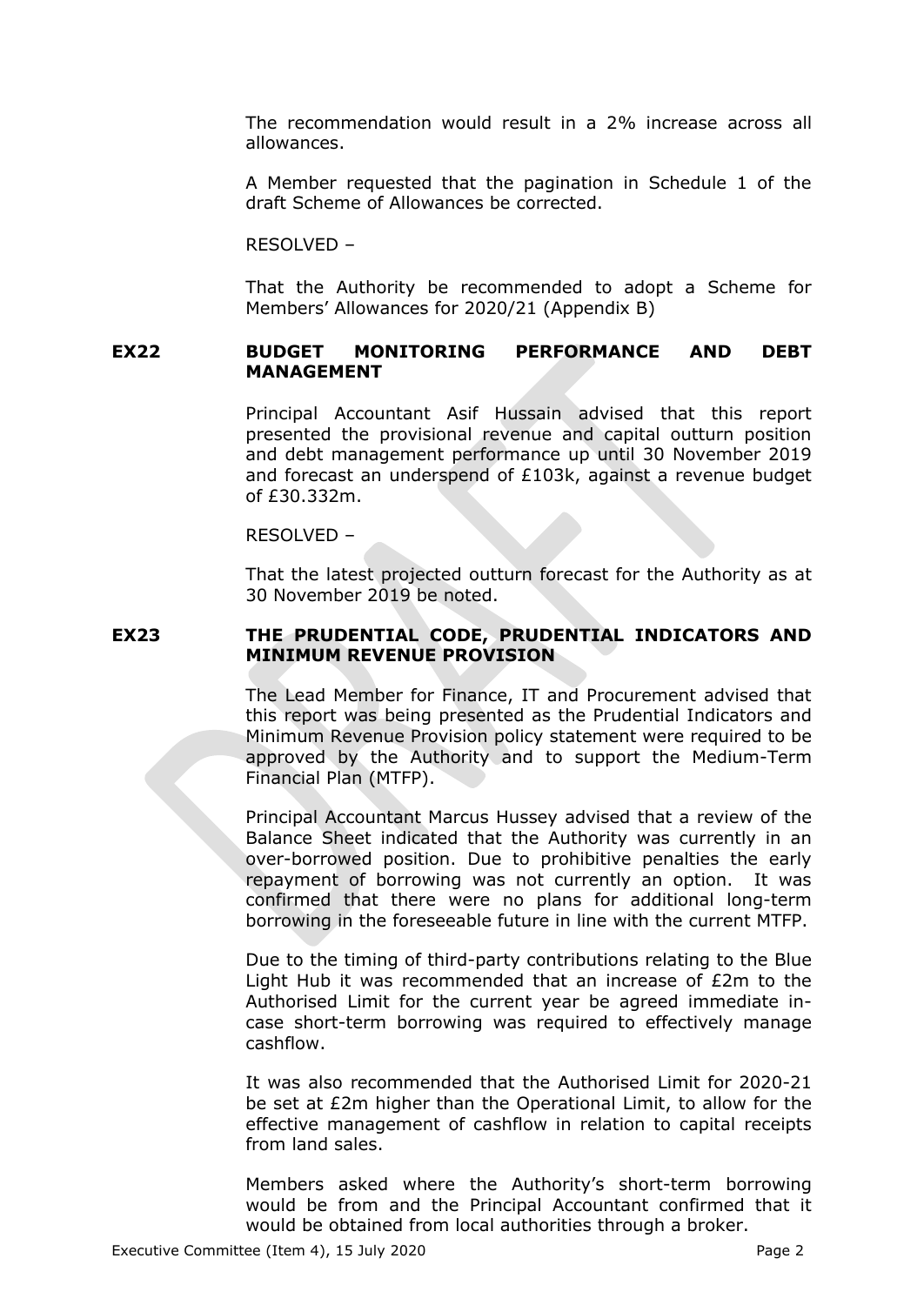RESOLVED –

That the Authority be recommended to approve:

- 1. the Prudential Indicators for 2020-21;
- 2. an increase in the Authorised Limit for 2019/20 of £2m to £8.797m;
- 3. the Minimum Review Provision policy statement.

## **EX24 MEDIUM TERM FINANCIAL PLAN (MTFP) 2020/21 TO 2024/25**

The Lead Member for Finance, IT and Procurement advised Members that this report presented the proposed revenue and capital Medium Term Financial Plan (MTFP) for the Financial Years 2020/21 to 2024/25.

The Principal Accountant Asif Hussain advised Members that a zero-based budget approach identified some key opportunities within the current budgetary constraints. These included increasing the wholetime establishment by up to 20 firefighters in 2020/21, with the potential to increase by a further 10 in the following year (depending on the outcome of the comprehensive spending review). Increasing the Protection Team by 4 FTEs and introducing a Team Leader role and two further FTEs into the Prevention Team. Introducing a Head of Technology, Transformation and Programme Management Office (PMO) to manage, among other matters, the actions required following the Authority's inspection report.

The council tax and business rate figures were provisional as the statutory deadline for billing authorities to provide this information was 31 January. These had now been finalised and updated appendices 1a, 1b and 2 had been circulated and presented to Members.

Following the updated funding figures, there had been movement in the council tax and business rate funding, the Revenue Support Grant/Business Rates for 2020/21 had been revised upwards from £7.988m to £8.291m (an increase of £303k). Future years forecasts had been updated to account for the increase in the baseline amount (£140k) but not the movement from last year's deficit to this year's surplus position (a net increase of £163k).

The Council Tax surplus figure for 2020/21 had been revised downwards from £308k to £274k (a decrease of £34k). The surplus figure projected for future year's remained at £250k per annum. The Revenue Contribution to Capital budget for 2021/20 had been revised upwards from £1,046k to £1,315k (a net increase of £269k).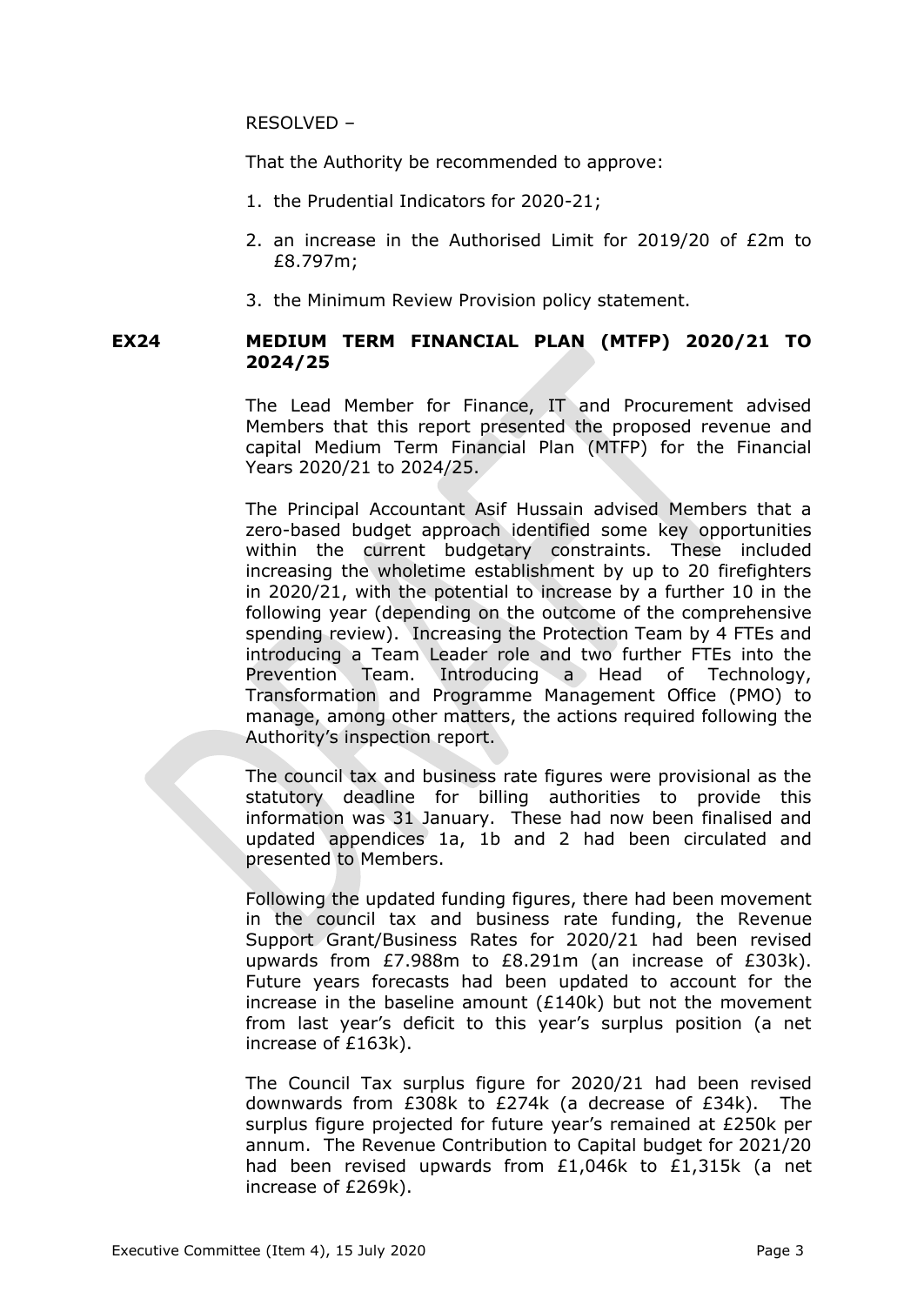The Net Budget Requirement for 2020/21 had therefore increased by £269k, as had the opening Base Budget for 2021/22. The Net Budget Requirement from 2021/22 onwards had increased by £140k per annum (reflecting the increase in business rates baseline).

Members were concerned as to how funding could be increased in future years. The Chief Fire Officer confirmed that lobbying government would continue independently and in conjunction with the LGA and NFCC. It was also confirmed that meetings with local MP's had been arranged.

The Chief Fire Officer advised Members that the State of the Fire report confirmed that a multi-year settlement would enable fire and rescue authorities to budget with more certainty.

Members were concerned about capital spend and what would be sacrificed if the budget did not increase. The Director of Finance and Assets confirmed that one project that was not currently included in the programme was a major overhaul of High Wycombe Fire Station.

Members asked if it might be better to look for one off capital funding opportunities from the government, for example the upgrade of one fire station. The Director of Finance and Assets agreed to look into this and would bring a paper to a future meeting with options regarding funding for capital spend.

## RESOLVED –

That the Authority be recommended to:

- 1(a) Note and have due regard to the report and Statement of the Chief Finance Officer (see section 8 of Annex A).
- 1(b) Approve a Council Tax precept of £65.85 for a band D equivalent property (a 1.98% increase from 2019/20 – equal to 2.5p per week) and the revenue budget as set out in Appendix 1(a).
- 1(c) Approve the capital programme as set out in Appendix 2.
- 2 Not hold a referendum to increase Council Tax above the 2% threshold for 2020/21.
- 3 Note that a referendum may need to be considered for 2021/22 depending on the outcome of the Comprehensive Spending Review.

## **EX25 RESPONSE TO THE PROVISIONAL LOCAL AGOVERNMENT FINANCE SETTLEMENT 2020/21: CONSULTATION PAPER**

The Director of Finance and Assets informed Members that the Consultation was published on 20 December 2019, with a deadline for responses of 17 January 2020 and in accordance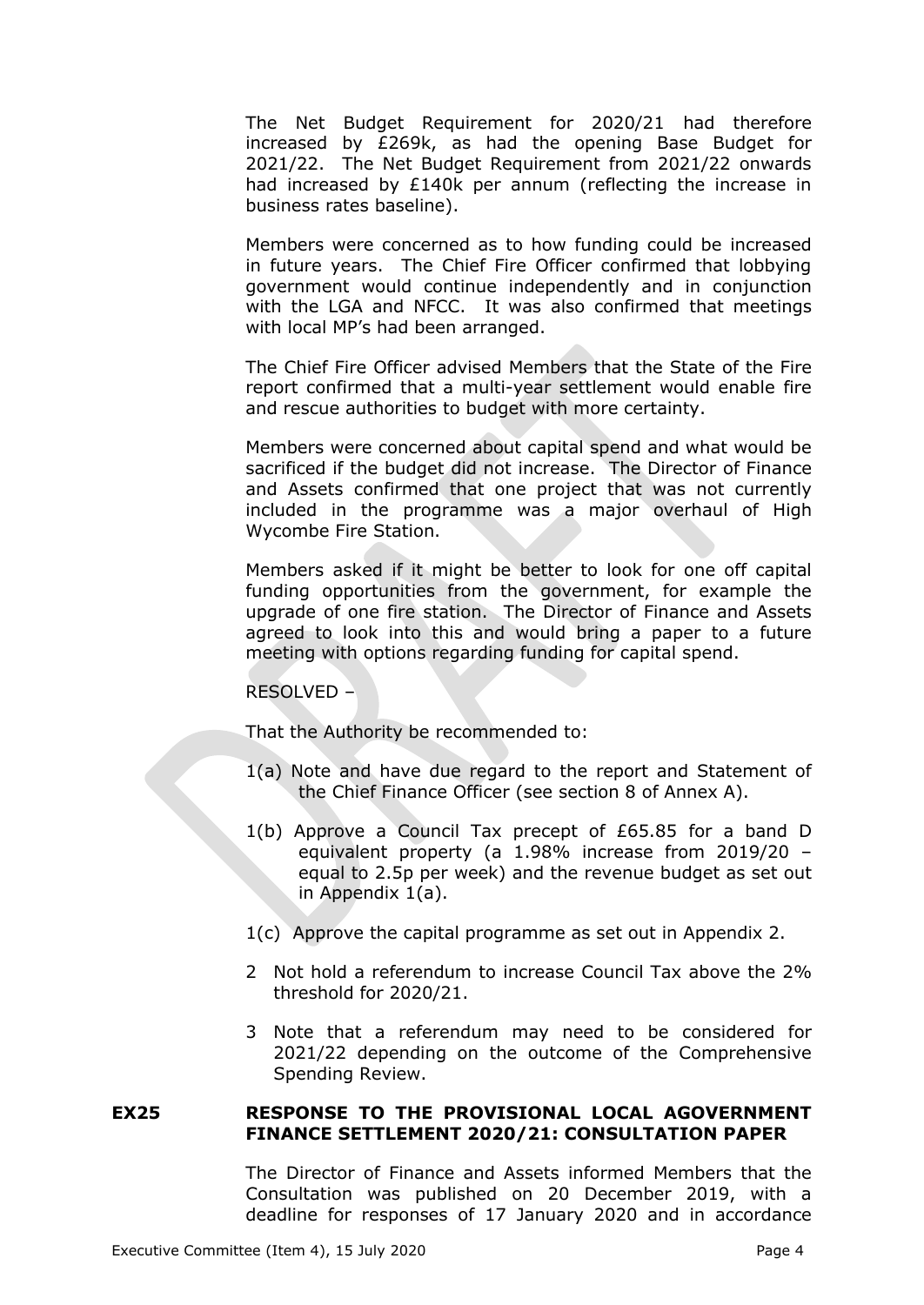with the Scheme of Delegation to Officers, the response had been discussed with the Chairman and Lead Member before submission.

The response to the Consultation also included evidence, not available at the time of the Technical Consultation, namely the Authority's HMICFRS inspection report. This report notes serious concerns as to whether the Service had the resources it needed to meet its foreseeable risk, despite being highly efficient and having an innovative deployment model which, if better funded, would be a cost-effective way of keeping people safe.

RESOLVED –

That the response to the consultation be noted.

# **EX26 2020-20205 PUBLIC SAFETY PLAN CONSULTATION: FEEDBACK & RECOMMENDATIONS**

The Head of Service Development introduced the report and the Corporate Planning Manager explained how the Authority undertook the public consultation. The final Public Safety Plan had been updated to reflect the public consultation process and would be presented for approval at the next Authority meeting following any recommendations made by this Committee today.

The Corporate Planning Manager was thanked for his detailed and informative explanation of the consultation process and the way in which the feedback received, and the responses to that feedback, had been collated. Typographical errors were noted in the report submitted by Opinion Research Services.

Members asked how the Authority would move forward. The Chief Fire Officer accepted that moving forward the Authority would need to be financially driven, with all proposals put to the relevant Committees. The culture within the Service was strong but would need to be built on. The Chief Fire Officer also highlighted that at present, Buckinghamshire was the only service within the Thames Valley that responded to all automatic fire alarms. Moving forward, the service may need to review this.

Members enquired if the service was looking at alternatives to the use of petrol/diesel vehicles, the Director of Finance and Assets confirmed that the service had looked at other vehicles, but at present the cost was too prohibitive.

Members mentioned current legislation regarding attending electrical fires, this was especially relevant due to the eventual phasing out of gas in domestic premises and enquired if the Authority was lobbying for more electrical safety. The Chief Fire Officer advised that following the Grenfell enquiry, some legislation would change and the LGA would also be lobbying for change.